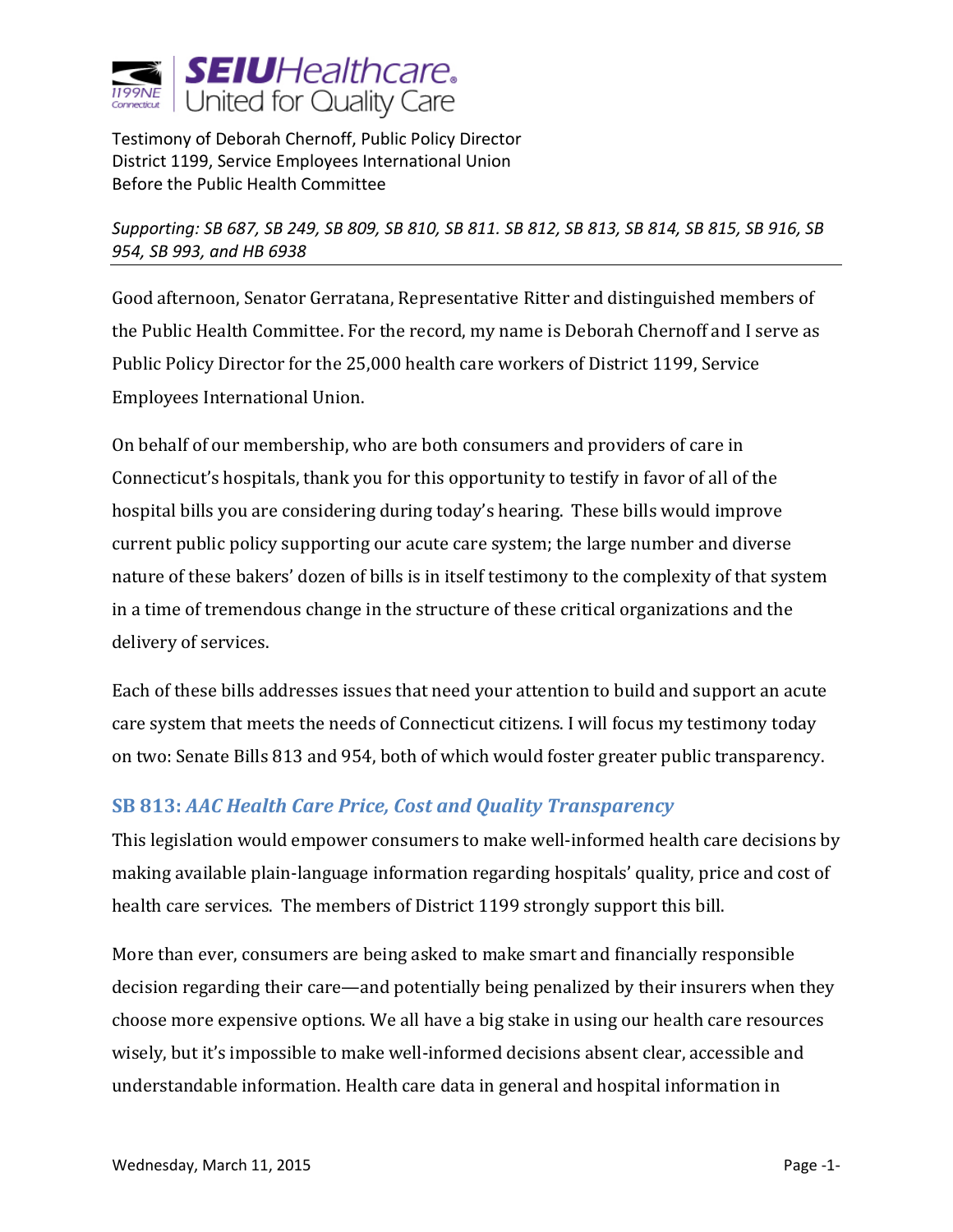particular has long been opaque, confusing and difficult to find, even for providers. Marketing efforts, particularly for specialty services, can further obscure comparisons between service providers.

This bill would support transparency about multiple aspects of a hospital's pricing, actual costs and quality outcomes in a timely fashion; in clear, plain language and in easilyaccessed formats. Clear thinking requires clear and complete data; the doctors, nurses, patient care associates, therapists and support staff members of our union thank you for raising SB 813.

## **SB 954:** *AAC Transparency of Executive Pay in Certain Hospital Transactions*

The acute care landscape is changing rapidly, across the country with more consolidations and in Connecticut, with the growing interest of proprietary organizations in acquiring non-profit hospitals.

Governor's Bill 954 proposes key amendments to the current statute regarding the Certificate of Need Process related to that changing landscape. The additional language contained in this bill will promote transparency and disclose any potential or real conflicts of interest for current officers, board members, directors or senior managers of a nonprofit hospital both before and after a proposed sale or transfer of assets by:

- disclosing potential salaries, severance payments, stock offerings or other financial gains *prior* to a proposed sale of transfer of assets of operations; and
- reporting any salaries, severance payments, stock offerings or other financial gains realized in the fiscal year as a result of such a transaction *following* a sale.

The citizens of Connecticut have both a right and a need to know that decisions regarding hospital sales, consolidations or conversions are being made for the right reasons and for our mutual benefit. Public disclosure of the newly-required information will promote public confidence that the needs of our communities and populace are put first and foremost.

We also must remind ourselves that Connecticut hospitals take in billions of dollars each year in revenue generated by public monies, in the form of Medicare, Medicaid and other Wednesday, March 11, 2015 **Page -2-** Page -2